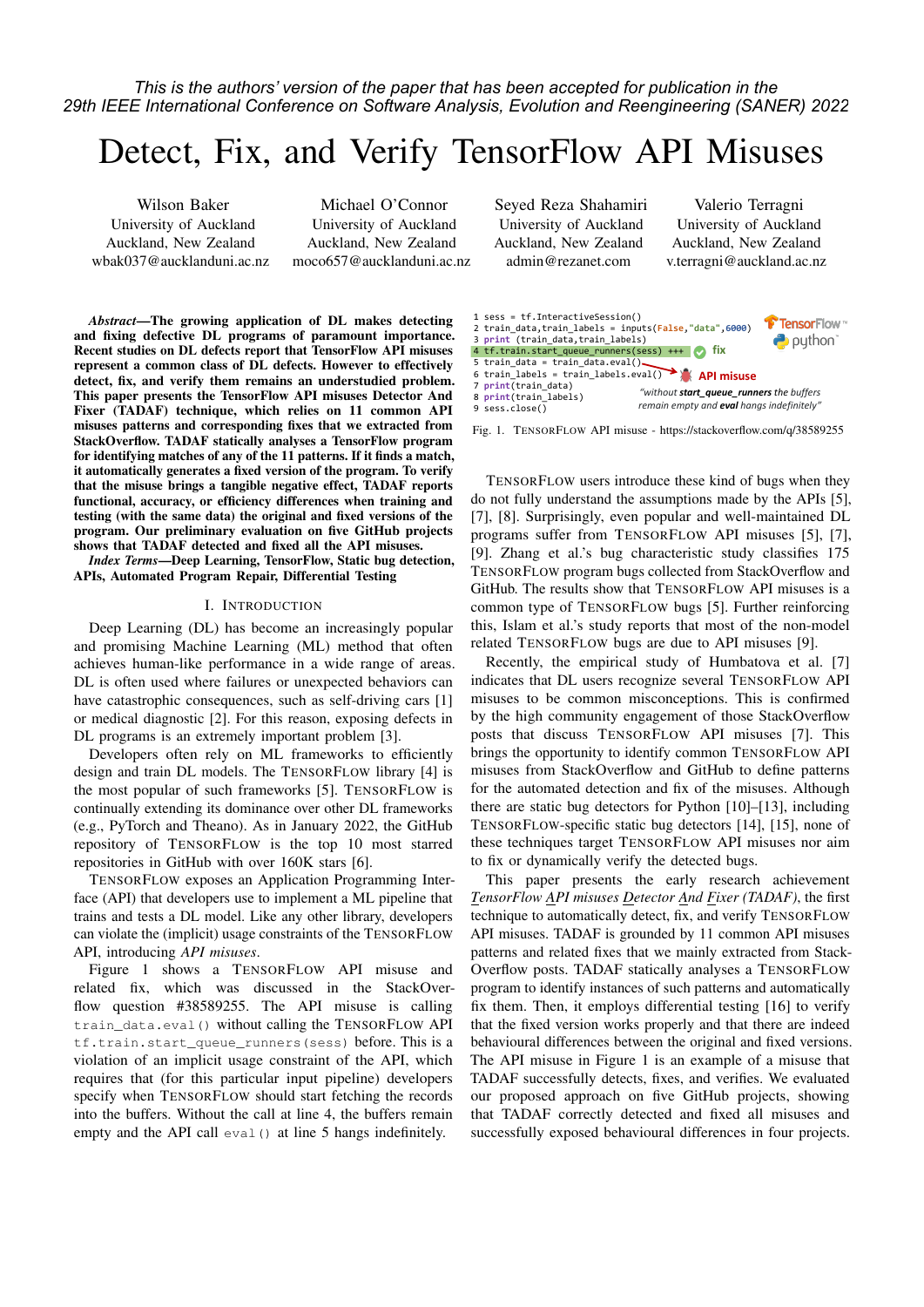|                                                                      | <b>TABLE I</b> |  |  |
|----------------------------------------------------------------------|----------------|--|--|
| 11 PATTERNS OF TENSORFLOW API MISUSES CURRENTLY IMPLEMENTED IN TADAF |                |  |  |

| ID              | Category                       | <b>API</b> misuse                                                                                                                            | <b>Related fix</b>                                                                                                                  |  |  |  |  |
|-----------------|--------------------------------|----------------------------------------------------------------------------------------------------------------------------------------------|-------------------------------------------------------------------------------------------------------------------------------------|--|--|--|--|
| P1              | Low<br>Effectiveness           | Call decode $\lnot$ peq () passing a pnq file as an argument                                                                                 | Replace the $decode$ peq $()$ API call with the more inclusive<br>decode_image() API call                                           |  |  |  |  |
| P <sub>2</sub>  | Low<br><b>Effectiveness</b>    | Same as P1 but the code contains image.resize() API call,<br>which has to be adjusted as well                                                | Same fix as $P1$ plus replace image.resize()<br>with<br>image.resize_image_with_crop_or_pad()                                       |  |  |  |  |
| P <sub>3</sub>  | Deprecated<br><b>API</b> Error | Use of deprecated API call $tf.merge\_summary()$                                                                                             | Replace it with the working version of the same API call<br>tf.summary.merge()                                                      |  |  |  |  |
| <b>P4</b>       | Deprecated<br><b>API</b> Error | Use of deprecated API call $tf.$ merge_all_summaries()                                                                                       | Replace it with the working version of the same API call<br>$tf.summary.merge_all()$                                                |  |  |  |  |
| <b>P5</b>       | Deprecated<br><b>API</b> Error | Use of deprecated API call tf.train.SummaryWriter()                                                                                          | Replace it with the working version of the same API call<br>tf.summary.FileWriter()                                                 |  |  |  |  |
| <b>P6</b>       | Error                          | Use of binary class mode but the final dense layer is<br>set to a value which is not 2. For example, Dense $(3, 3)$<br>activation='softmax') | Find the last dense layer and change the value to 2. For example,<br>Dense(2, activation='softmax')                                 |  |  |  |  |
| P7              | Low<br>Efficiency              | Use of $tf$ .nn.softmax() in conjunction with a cross entropy<br>formula leads to slowdowns                                                  | Combine both parts into a single function call $tf$ .nn.softmax<br>_cross_entropy_with_logits()                                     |  |  |  |  |
| P <sub>8</sub>  | Low<br>Efficiency              | Calling @tf.function many times in a for loop leads to<br>slowdowns                                                                          | Ensure that the parameters passed to the API are assigned using the<br>$tf.random()$ method as well as casting it using $tf.cast()$ |  |  |  |  |
| P <sub>9</sub>  | Deprecated<br><b>API</b> Error | Use of deprecated API call tf.histogram_summary()                                                                                            | working version<br>of<br>to<br>API<br>Update<br>same<br>call<br>tf.summary.histogram()                                              |  |  |  |  |
| P <sub>10</sub> | Deprecated<br><b>API Error</b> | Use of deprecated API call $tf.scalar\_summary()$                                                                                            | to working version<br>Update<br>of<br>API<br>same<br>call<br>tf.summary.scalar()                                                    |  |  |  |  |
| P <sub>11</sub> | Low<br>Efficiency              | Calling the eval() API before calling tf.train<br>.start_queue_runners(x) leads to hangs                                                     | Insert a call to $tf.train start_value_runners(x)$<br>before $eval()$ and after the most recent assignment of variable $x$          |  |  |  |  |

## II. TENSORFLOW API MISUSES PATTERNS

This section presents our methodology to identify an initial set of 11 TENSORFLOW API misuses patterns and related fixes. An important future work is to expand such a set to further improve the completeness of TADAF.

To obtain a relevant set of initial patterns, we aimed at having at least one pattern for each type of bugs that can occur from TENSORFLOW API misuses. Zhang et al.'s study classifies the root causes of TENSORFLOW program bugs (including API misuses) into three categories [5]:

- *Error*: Any bug that causes the program to crash often raising an exception while doing so.
- *Low Effectiveness*: Any bug that negatively affects the accuracy of the model or reduces the quality of the result.
- *Low Efficiency*: Any bug that causes the training or testing phase to take a considerably longer time than expected. This includes bugs that lead to infinite executions.

Any TENSORFLOW API misuses that has a behavioral effect on a DL programs must fall into these three categories [5], [9]. We also considered an additional sub-category of error bugs:

- *Deprecated API Error*: Errors bugs that are documented by TENSORFLOW as there exists a documentation on the change as well as warnings leading up to the change.

In the context of API misuses, we thought it was best to separate deprecated API errors from general ones since TENSORFLOW developers already specified in the API documentation how to detect and fix the API misuses.

We used the following process to find at least one API misuse for each of the four categories:

First, we examined what TENSORFLOW API misuses had been studied before. For this, we looked to the Zhang et

al.'s [5] and Humbatova et al.'s [7] studies and listed down every API misuses that they identified, which were collections of StackOverflow posts or GitHub issues. This totalled 15 bugs. From there, we selected those involving TENSORFLOW, narrowing the number of API misuses from 15 to 7.

Then, we turned to searching StackOverflow for collecting additional TENSORFLOW API misuses. We retrieved all the questions with the tag [tensorflow] and then sorted in terms of views with the idea that the most commonly experienced bugs would have the highest number of views. We then inspected the search results and took care to note: (i) if it was a TENSORFLOW API misuse and which of the four categories it falls into by reading the comments and fitting the behaviour of the bug based on the category definitions posed above, (ii) when the original question was asked (to ensure relevancy in terms of time), and (iii) number of answers (another measure of community engagement).

We then selected the most popular TENSORFLOW API misuses in each of the categories based on our labelling of the data obtained in above (i). We only accepted those with at least one popular answer (5+ upvotes) and a minimum number of 5,000 views to the post. We found these thresholds by looking at all 14 TENSORFLOW bugs that were located and choosing the bugs in descending order based on number of views, number of upvotes and popular answers. We used the publish date of the StackOverflow question to help understand popularity lines. If two posts had the same number of views then the post with the earliest date would have higher popularity since the new post has accumulated more views in a shorter time.

After inspecting the collected API misuses we defined 11 TENSORFLOW API misuses patterns. Table I summarizes the pattern with a description of the misuse and its related fix.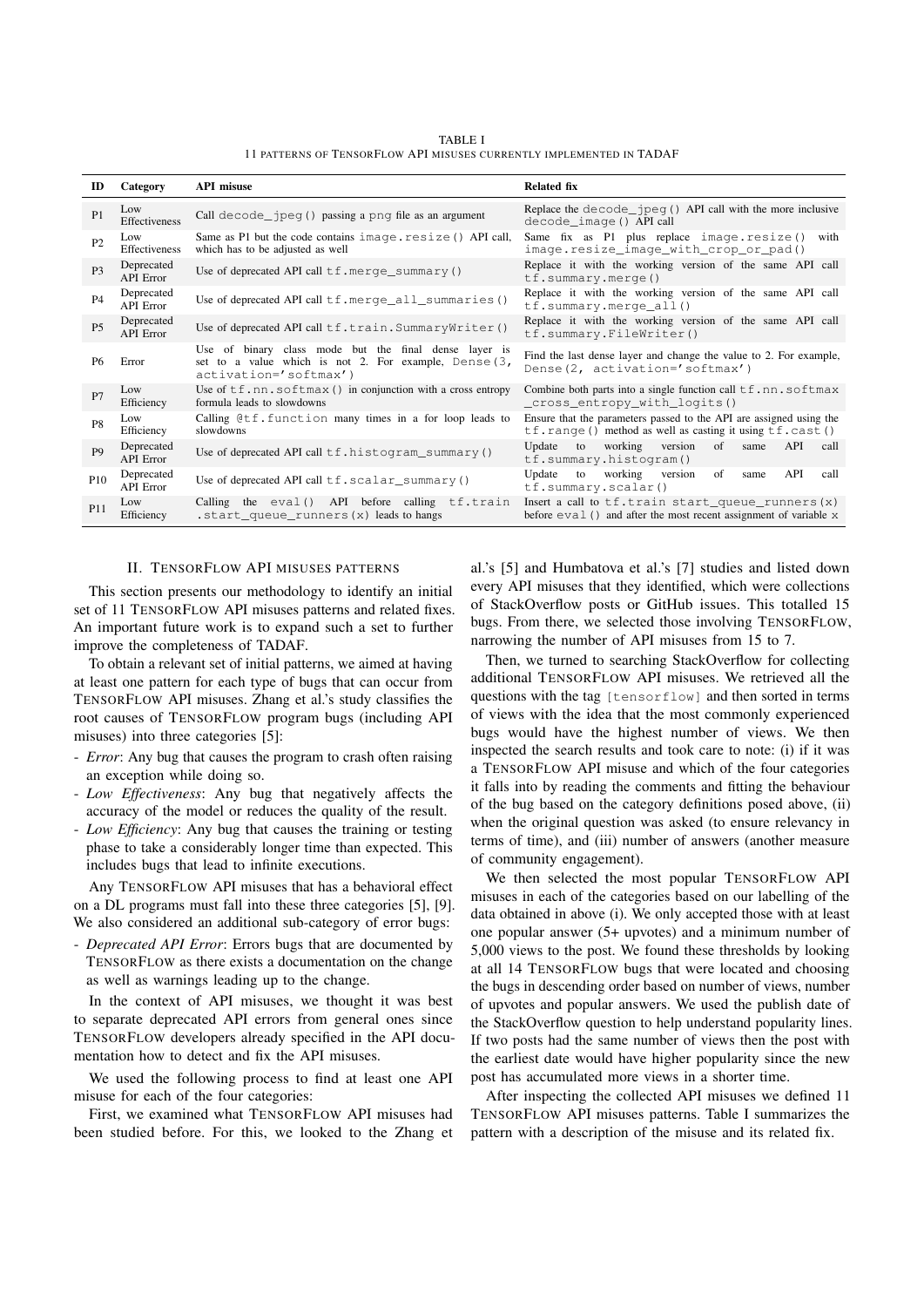## III. TADAF

TADAF aims at automatically detect and fix TENSORFLOW APIs misuses. Figure 2 overviews the logical architecture of our proposed approach. TADAF takes as input a Python TENSORFLOW program that implements a DL pipeline, and a dataset for training and testing the generated DL model. If TADAF detects API misuses, it outputs the fixed version of the program and a report of the behavioral differences between the fixed and original versions.

TADAF has three main components: FINDER, FIXER, and VERIFIER. The FINDER statically analyses the program to identify instances of the 11 API misuse patterns. Then, the FIXER works together with the FINDER to take those found instances and apply a common fix to the detected misuses creating a fixed version of the program. Finally, the VERIFIER performs differential testing using the dataset in input to verify that the fixed version works properly and that behavioural differences exist between the original and fixed versions.

#### *A.* FINDER

The FINDER component statically analyses the Abstract Syntax Trees (AST) [17] representation of the Python TEN-SORFLOW program in input, to identify instances of any of the API misuse patterns. By analyzing the AST, TADAF can unambiguously identify language constructs (e.g., function calls, method arguments), and thus precisely detect API misuses. We implemented each pattern of Table I as a dedicated AST analysis that takes the AST source tree of the program and returns a list of faulty AST nodes that contain all the relevant information needed to perform the fix. Going back to the example of Figure 1, we can break down how FINDER detects the API misuse (P11 in Table I) step-by-step.

As APIs are all interacted through function calls, the first step to detect a pattern is to find every instance of a specific function. In the case of the motivating example, it is important to know all locations of the eval() and start\_queue\_runners() function calls. This is achieved through utility methods which "walk" through the nodes in the AST and return all nodes that match the right node type (AST.Call) and name (target function as a String).

Further analysis of the nodes is done to determine if they meet the criteria for the pattern. This could include comparing the order of certain functions or the type of information being passed as their arguments. For our example, FINDER checks if there is an AST eval() function node and there are no start\_queue\_runners() function nodes before.

Finally, some extra information may be needed for the FIXER component to successfully make the fix. This could include locations of assignment nodes for certain variables or values given in arguments. The process for collecting this information is similar as above but instead focuses on detecting certain assignment nodes in the AST. For our example, we need to know where is the most recent assignment of the session variable (sess defined at line 1 in Figure 1). The FIXER needs such a variable to call tf.train.start\_queue\_runners(sess) and fix the misuse.



#### *B.* FIXER

The FIXER component goes through the list of API misuses that FINDER identified. For each fix pattern in Table I, we implemented a function that takes the AST of the program and the faulty node and returns the transformed AST. We considered three different AST transformations: (i) alter an existing node of the AST, (ii) remove an existing node of the AST, and (iii) add a new constructed node to the AST. Each of these transformations can be used in different combinations as many times that is needed to fix an API misuse.

In the example in Figure 1, The FIXER component creates a new AST.Call node that invokes the function tf.train.start\_queue\_runners(sess) and inserts the node in the AST right before the faulty node. TADAF automatically converts the transformed AST into Python source code, creating a fixed version of the TENSORFLOW program.

#### *C.* VERIFIER

The VERIFIER component checks that the fixed version works correctly and that the detected/fixed API misuses are real TENSORFLOW bugs that negatively affect the performance of the original program. We achieve this with *differential testing* [16], [18], which compares metrics before and after the fix. These comparison metrics are changes in accuracy of the model, changes in training/testing time, and any changes to the presence of exceptions/time-outs. TADAF collects these metrics by running the original and fixed version of the TENSORFLOW program on the same training and test dataset.

In the example of Figure 1, the call eval() hangs forever in the original version. TADAF reports either a time-out or an infinite training time depending on the underlying system.

## IV. PRELIMINARY EVALUATION

To evaluate our proposed approach, we implemented a prototype tool in Python that relies on the ast module [17] to analyze and transform ASTs. We collected evaluation subjects by searching on GitHub for Python projects with the following characteristics: (i) it uses the TENSORFLOW framework to define, train, and test a DL model; (ii) there is at least one targeted misuse in the current or past versions; and (iii) it contains a dataset for training and testing the DL model. We used as search query the API calls related to the misuses, or a natural language description of the misuses. We found five projects that meet the requirements, covering seven unique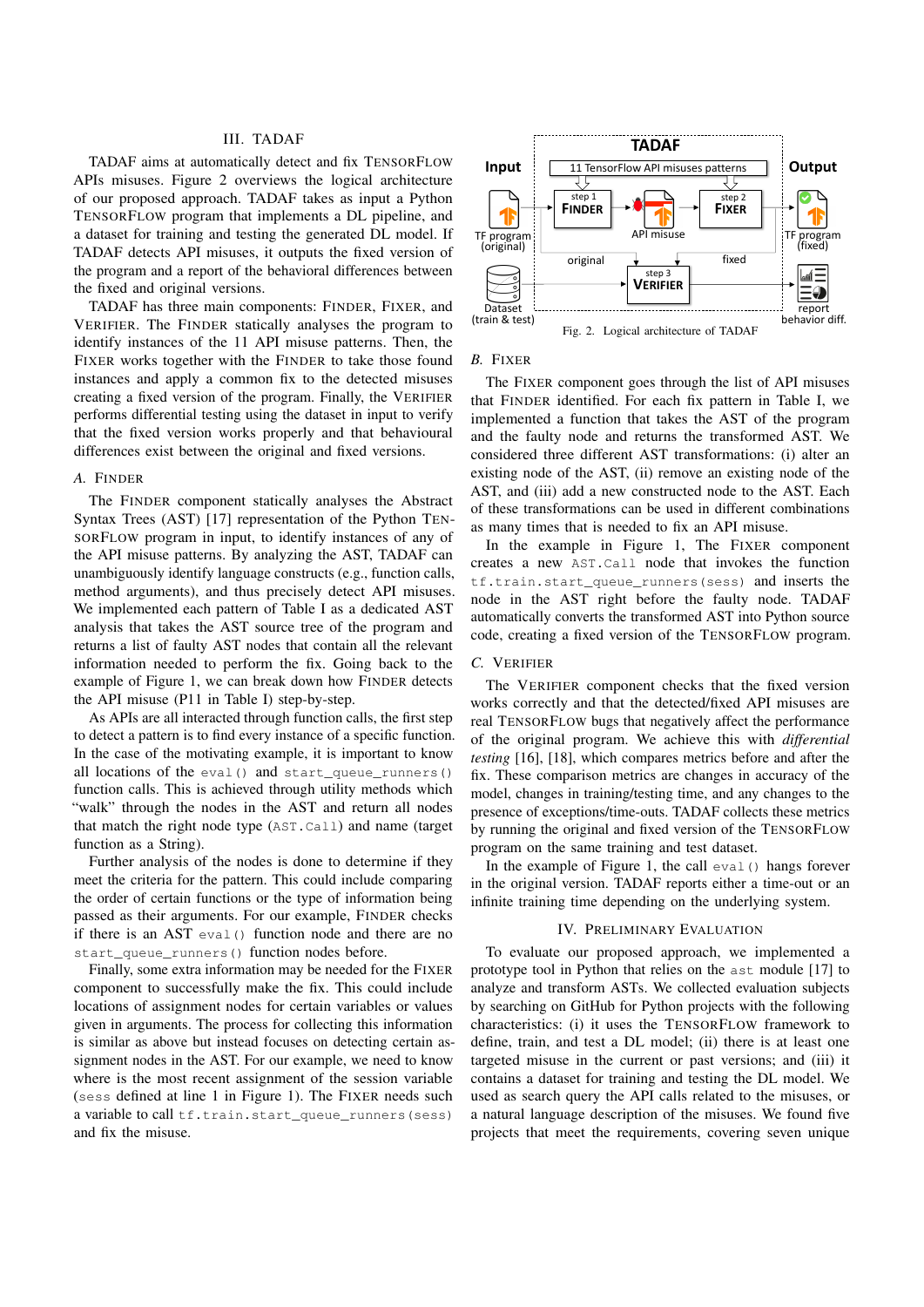TABLE II EVALUATION RESULTS OF TADAF

| ID             | <b>FINDER</b>     |            | <b>FIXER</b> | <b>VERIFIER</b> (original version) |           | <b>VERIFIER</b> (fixed version) |                          |           |          |          |
|----------------|-------------------|------------|--------------|------------------------------------|-----------|---------------------------------|--------------------------|-----------|----------|----------|
|                | # Misuses         | Category   | Time (ms)    | Time (ms)                          | # Crashes | Time (s)                        | Accuracy                 | # Crashes | Time (s) | Accuracy |
| S <sub>1</sub> | (P1)              | Low Effe.  |              | 21                                 |           | 6.869                           | low                      |           | 7.094    | high     |
| S <sub>2</sub> | (P3, P5, P9)      | Deprecated | 12           |                                    |           |                                 | $\sim$                   |           | $\leq$ 1 | $92\%$   |
| S <sub>3</sub> | (P7)              | Low Effi.  |              |                                    |           | 30                              | 99%                      |           | 28       | 99%      |
| S <sub>4</sub> | (P11)             | Low Effi.  |              |                                    |           | $\infty$                        | $\overline{\phantom{a}}$ |           | $\sim$ 1 | 98%      |
| S <sub>5</sub> | (P <sub>6</sub> ) | Error      |              |                                    |           | ٠.                              | $\overline{\phantom{a}}$ |           |          | 78%      |

misuse patterns. Subject S2 contains four misuses, while other subjects one each. For S2 we considered four distinct copies of the program, each with a single misuse. To provide more information about the subjects and to facilitate future work in this area, we release our experimental data [19].

We then run TADAF on each of these five projects. It is important to mention that the VERIFIER component is still in the initial prototyping phase. It needs manual intervention to launch the original and fixed programs and to collect the performance metrics. Because most of our subjects contain their own metrics for testing models, such as printing test accuracy or saving outputted images, we decided to run and compare the performance metrics manually. An important future work is to make the VERIFIER fully automated. Also, we ran the VERIFIER one time only. To handle non-deterministic DL programs [3], the VERIFIER should run multiple times and report median results. We run our experiments on a NVIDIA RTX6000 GPU, AMD 3990X CPU, with 256GB RAM.

Table II shows the results. Column "FINDER" indicates the number of misuses detected and the corresponding patterns, their category, and the time taken by the FINDER component. Notably, we report the time to search on all the Python files of the projects. Column "FIXER" gives the time taken to create the fixed version of the faulty TENSORFLOW program. In just a few milliseconds, the FINDER and FIXER components successfully detected and fixed all the expected misuses.

Columns "VERIFIER (original version)" and "VERIFIER (fixed version)" show the behavioral differences between the executions of the original and fixed versions. We show three key performance metrics: the number of runtime exceptions, the training and testing time, and the accuracy results on the test set. Notably, we do not report the accuracy for the subjects S2, S4, S5 as the TENSORFLOW programs either crash or hang indefinitely. Subject S1 is a generative adversarial network that generates images. Developers did not compute any accuracy metric. As such, we report a qualitative judgment on the images: we observe that the fixed version leads to clearer images.

The results show that for all except one subject (S3), TADAF successfully confirmed that the detected misuse has a negative impact on the performance and functional correctness of the DL program. In such cases, VERIFIER exposed the expected category of the TENSORFLOW bug as documented in Table I. For S3, while TADAF does not expose any clear behavioral difference, we believe this could be due to the small size of the dataset. There may not have been enough time for differences in efficiency to show clearly in our results.

## V. RELATED WORK

Research on exposing DL program bugs mostly focuses on testing [3], [20]–[22], while static bug detection for DL programs remains an understudied problem [3]. Python is the de facto language for implementing DL programs. Being a dynamically-type language, there are several challenges when statically analyzing Python code [15], [23]. In the context of static detection of TENSORFLOW API misuses, our evaluation results suggest that many of such challenges do not affect the precision and completeness of TADAF.

There are several static bug detectors to detect general Python bugs: MYPY [10], PYLINT [11], PYFLAKES [12], and PYTYPE [13]. Although these tools can find bugs in TENSORFLOW programs, they cannot detect TENSORFLOW API misuses but only generic Python bugs.

Static bug detection of TENSORFLOW-specific program bugs is limited to TENSORFLOW shape-related bugs [14], [15]. ARIADNE [14] is a static shape analysis for TENSORFLOW, which relies on WALA for statically analyzing Python programs. PYTHIA [15] relies on datalog-based static analysis to identify TENSORFLOW shape-related bugs. Differently, TADAF targets the detection of generic TENSORFLOW API misuses. Moreover, ARIADNE and PYTHIA do not aim to fix and dynamically verify the detected TENSORFLOW bugs.

Although Zhang et al. study [5] does not provide a solution for fixing TENSORFLOW program bugs, the approach they used for fixing the bugs manually is very similar to the approach that TADAF automatically implements. They mention in the discussion of their paper that *"analysing the root causes could be useful for further developing automated repair approaches"* [5]. However, it should be noted that they targeted more broadly with TENSORFLOW program bugs whereas we have specifically targeted TENSORFLOW API misuses. Automatic Program Repair (APR) [24] for DL programs is still an unexplored issue (interested readers can refer to the recent study of Islam et al. [25]). TADAF automatically fixes a common and critical type of DL bugs, and thus making the first steps towards APR for DL programs.

## VI. CONCLUSIONS AND FUTURE WORK

This paper presented TADAF, the first technique to automatically detect, fix, and verify TENSORFLOW API misuses. We implemented TADAF in a prototype tool for Python programs that use TENSORFLOW, and evaluated it on five open-source programs found in GitHub. Our preliminary results